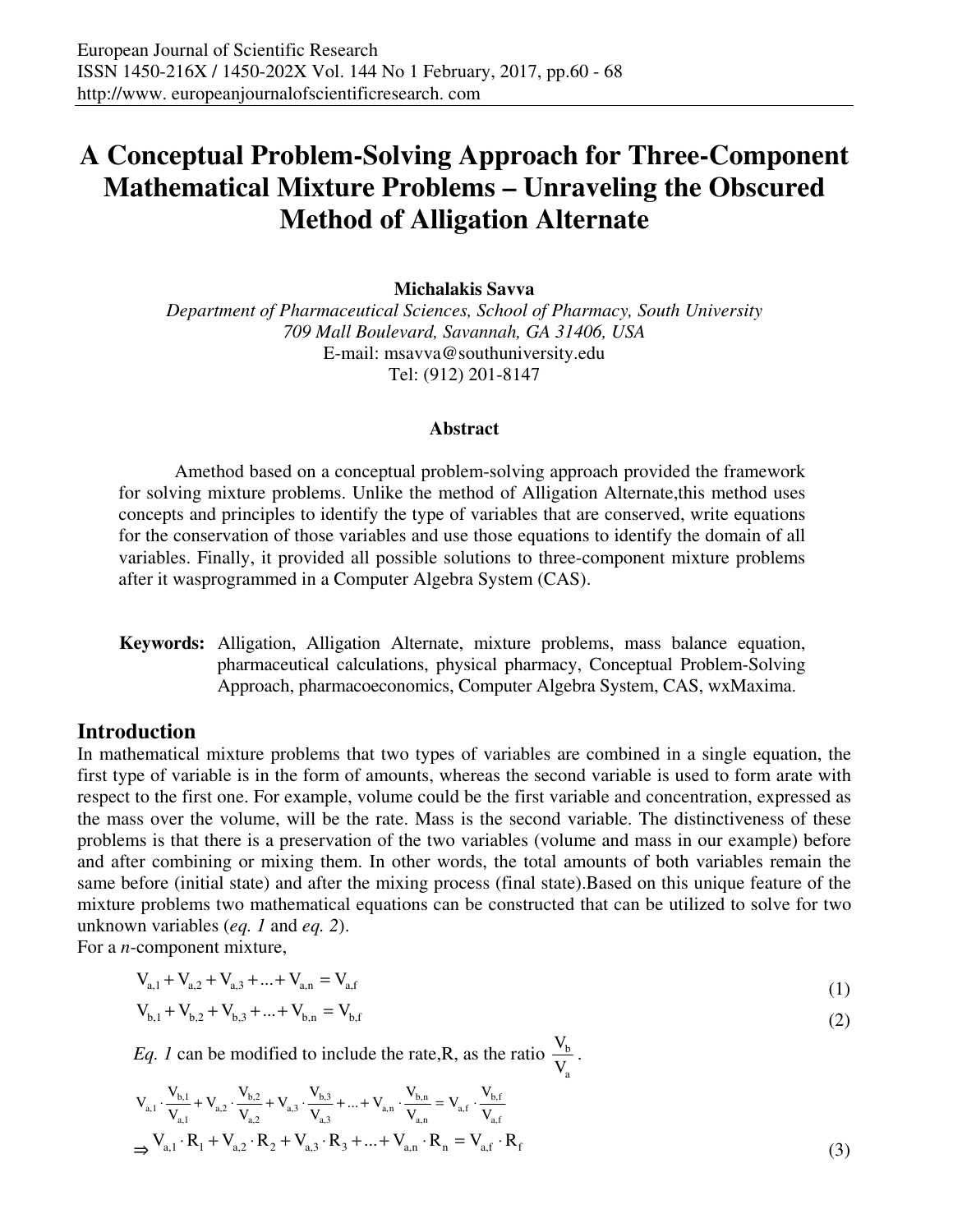In these three equations,  $V_a$  and  $V_b$  are the types of variables in the initial state, whereas  $V_{af}$  and  $V_{b,f}$  are the variables in the final state of the system.

Typical ratesused in Pharmaceutical Sciences and in Pharmacy Practice could be the concentrations of chemical compounds defined as the ratio of the mass of the solute over the mass or volume of the solvent, molecular dimensions defined as the surface area per molecule, amount of drug released per unit item, defined as the amount of drug released per dosage form or per time and cost per unit item, which could be defined as the amount in dollars per dosage form. The most common type of mixtureproblem presented in pharmaceutical calculations is the one that involves mixing two or more solutions of known concentration to make a certain amount of a third one of the desired concentration. This kind of problems is usually handled by the method of Alligation Alternate.

The method of Alligation Alternate dates back, at least to the beginning of the industrial revolution and it was applied in many scientific areas as well as in the field of banking and economics [1,2]. The main principle of the method involves linking pairs of rates higher and lower than the desired rate to prepare a mixture with an intermediate rate. This is the only conceptual part of the method. The method is empirical and in a number of abstract steps, the user is asked to set the absolute value of the difference between the desired rate from each of the given rates, equal to the amounts of the variables needed to compose a mixture of the desired rate. When it comes to three-component mixtures or higher, other major concerns appear about the effectiveness of the method. The method does not provide all possible answers and itdoes not help the users apply analytical thinking, develop problem-solving strategies using a conceptual approach, build upon the method, expand it and utilize it elsewhere.

In this article, we are approaching two three-component mixture problems as regular mathematical mixture problems. Equations are developed that can be used to represent the different rates and quantities of the variables that are involved in the mixture problems. These equations areused to identify the domain of all variables and develop an algorithm as a step-by-step procedure to provide all possible answers.We also demonstrate how the Alligation Alternate method works and we briefly discuss its limitations.

## **The Method**

Our first example is related to the composition of three-component mixtures. All composition problems of mixtures fall into the area of dilution even if it is a concentration process (one of the solutions or the solvent is more concentrated than the others), and every dilution problem can be managed with a mass preservation equation, even if the original mass of the solute is not preserved during the overall process of dilution. The mass balance or mass preservation equation is commonly used to handle simple dilution problems and it is based on the definition of concentration with respect to the mass and volume of the solute and the solution. This formula can be used to represent the different rates and quantities that are involved in anycomposition-mixture problem, but it is not used to solve threecomponent mixtureproblems because the number of equations is less than the number of variables. The example below is used to demonstrate the method.

### **Example 1**

Mix 5 %v/v, 45 %v/v and 95 %v/v ethanol solutions to make 1 L of a 65 %v/v ethanol.

### **Solution**

We are given,  $C_1 = 5 \%$ ,  $C_2 = 45 \%$ ,  $C_3 = 95 \%$ ,  $V_f = 1000$  mL,  $C_f = 65 \%$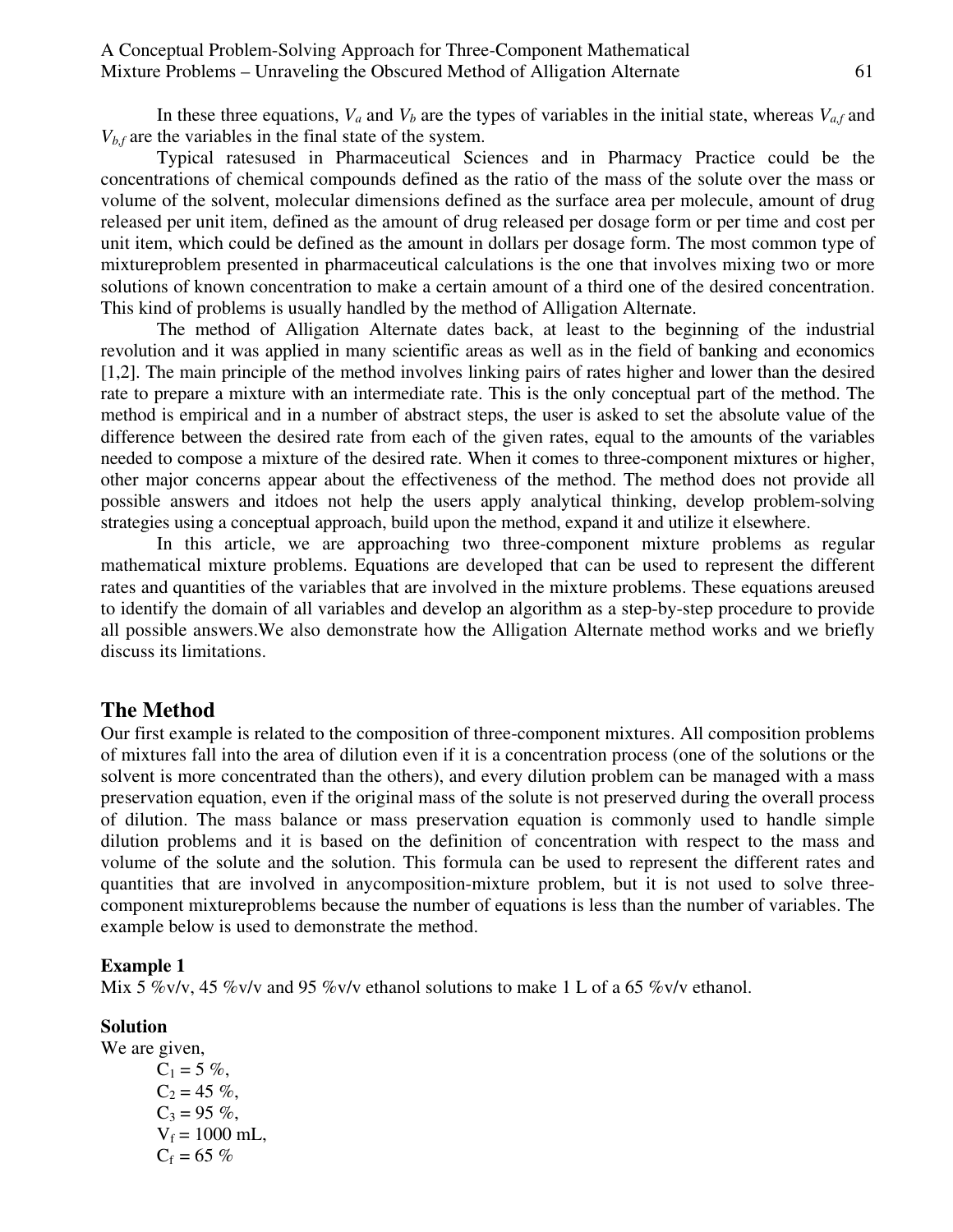and we are seeking for the volumes of the principal solutions  $V_1$ ,  $V_2$  and  $V_3$  so that when they are combined they produce 1000 mL of 65 % ethanol solution. Based on this information two equations are constructed:

$$
V_1 + V_2 + V_3 = V_f \tag{4}
$$

$$
V_1 \cdot C_1 + V_2 \cdot C_2 + V_3 \cdot C_3 = V_f \cdot C_f \tag{5}
$$

Since we have fewer equations than the number of unknown variables, the problem doesn't have a single solution; instead, it has an infinite number of solutions. It has an *infinite* number of *linearly dependent solutions* because first, the number of variables is more than the number of available equations, and second, the proportions of each rate sum up to a constant value. In linearly dependent three-component systems only two of the variables must be known. One of them has to be assigned a value arbitrarily while the other two are found after solving the system of equations. To avoid having negative values, the solutions domain of all the variables has to be identified. We start with the domain of  $V_3$ . Solution 3 is the only one with a concentration higher than the concentration of the desired solution and therefore it will always be included in the mixture. To identify the minimum and maximum values of  $V_3$ we set up the values of the other two variables to zero.

Calculation of the minimum volume  $V_{3,min}$  of  $C_3$ .

For V<sub>3,min</sub> 
$$
\Leftrightarrow
$$
 V<sub>1</sub> = V<sub>1,min</sub> = 0  
\nV<sub>2</sub> = 1000-V<sub>3</sub>  $\Rightarrow$  (1000-V<sub>3</sub>) · 45 + V<sub>3</sub> · 95 = 1000 · 65  $\Rightarrow$  V<sub>3</sub> = V<sub>3,min</sub> = 400 mL  
\n $\Rightarrow$  V<sub>2</sub> = V<sub>2,max</sub> = 600 mL  
\nCalculation the maximum volume V<sub>3,max</sub> of C<sub>3</sub>.  
\nFor, V<sub>3,max</sub>  $\Leftrightarrow$  V<sub>2</sub> = V<sub>2,min</sub> = 0  
\nV<sub>1</sub> = 1000-V<sub>3</sub>  $\Rightarrow$  (1000-V<sub>3</sub>) · 5 + 95 · V<sub>3</sub> = 65000  $\Rightarrow$  V<sub>3,max</sub> = 666.67 mL  
\n $\Rightarrow$  V<sub>1,max</sub> = 333.33 mL

The last two steps have essentially allowed us to identify the domain of *eq. 5* as  $\{V_1, V_2, V_3 \mid V_1(0, 333.33), V_2(0, 600), V_3(400, 666.67) \}$ . This is a task that every user should do first. The set of all values that  $V_1$ ,  $V_2$  and  $V_3$  are allowed to take on so that when they are mixed together they will produce 1 L of 65 % ethanol solution is shown in Figure 1.

**Figure 1:** The three-dimensional graph of the function  $5 \cdot V_1 + 45 \cdot V_2 + 95 \cdot V_3 = 65000$  is plotted with wxMaxima. The volume domains are  $0 < V_1 < 333.33$ ,  $0 < V_2 < 600$  and  $400 < V_3 < 666.67$ 

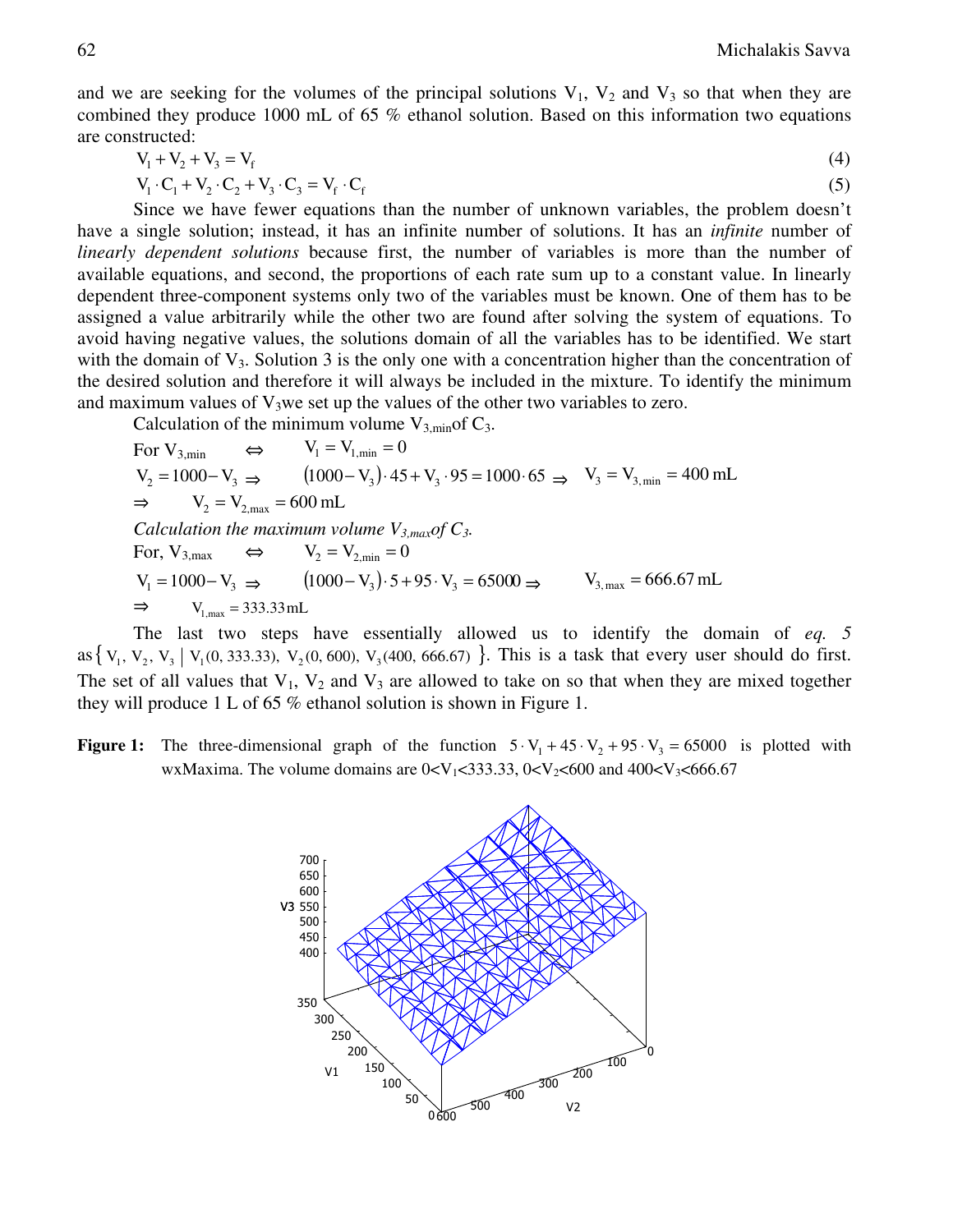Now that the domain of all variables is known we can proceed to identifying the set of all solutions. This is a labor intensive task that only a CAS can carry out easily and calculate the infinite number of solutions. Manually, you have to vary incrementally the volume of  $V_3$  from 400 mL to 666.67 mL and solve each time  $eq. 4$  and  $eq. 5$  to calculate the corresponding values of  $V_1$  and  $V_2$ . You could increase the volume by 1 mL or by 0.00001 mL each time; hence the concept of infinite number of solutions. For this example, we have written a do-loop to generate the sequences of  $V_1$ ,  $V_2$  and  $V_3$  values, using wxMaxima. Results are printed in tabular form for iterations of  $1.5$  mL  $V_3$  increments (Table 1).

C\_1:5\$ C\_2:45\$ C\_3:95\$ C\_f:65\$ V\_f:1000\$ V\_3:400\$ eqn\_1:  $V_1+V_2=1000-(V_3+i*1.5)\$ eqn\_2: V\_1\*C\_1+V\_2\*C\_2=65000-C\_3\*(V\_3+(i\*1.5))\$ (print ("V\_3 (mL) ","","V\_1 (mL)","","V\_2 (mL)"), for i:0 thru 180 do  $(S: float(solve([eqn_1, eqn_2], [V_1, V_2]),$ print  $(V_3+(i*1.5), \dots, \dots, \dots, S))$ );

*The Alligation Alternate Method.* 

The 95 % is paired with the 45 % and 5 % simultaneously to make the 65 % solution.

| ۵s | $(65-5)+(65-45) = 80 = V_3$ |
|----|-----------------------------|
| 65 | $95-65 = 30 = V_2$          |
| 45 | $95-65 = 30 = V_1$          |
|    | 140 parts = $V_f$           |

$$
\frac{140 \text{ parts}}{1000 \text{ mL}} = \frac{80 \text{ parts}}{V_3} = \frac{30 \text{ parts}}{V_2} = \frac{30 \text{ parts}}{V_1} \implies V_3 = 571.4 \text{ mL}, V_1 = V_2 = 214.3 \text{ mL}
$$

Although there are multiple ways to combine the three principal solutions to produce 1 L of the desired one (Table 1), the Alligation Alternate method yields only a single combination which is the special case where  $V_1 = V_2$ . You may wish to mix separately  $V_3$  with  $V_2$  and  $V_3$  with  $V_1$  by dividing the 1 L between the two mixtures. That will give you one more combination among the infinite combinations that we have identified using the conceptual problem-solving approach with the mass balance equation. For example, you may mix  $V_3$  with  $V_2$  to make a 100 mL of desired solution and  $V_3$ with V<sub>1</sub> to make 900 mL of the desired solution. After combining the two mixtures we have 1000 mL of the desired solution (65  $\%$ v/v).

|    | $65 - 45 = 20$ parts of $V_3$          |
|----|----------------------------------------|
| 65 | $95 - 65 = 30$ parts of V <sub>2</sub> |
|    | $V_f = 50$ parts = 100 mL              |

| 50 parts $\frac{1}{2}$ 20 parts $\frac{1}{2}$ 30 parts |  | $\Rightarrow$ V <sub>3</sub> = 40 mL | $V_2 = 60$ mL |
|--------------------------------------------------------|--|--------------------------------------|---------------|
| 100 mL $V_3$ $V_2$                                     |  |                                      |               |

| q٢ | $65 - 5 = 60$ parts of $V_3$  |
|----|-------------------------------|
|    | $95 - 65 = 30$ parts of $V_2$ |
|    | $V_f$ = 90 parts = 900 mL     |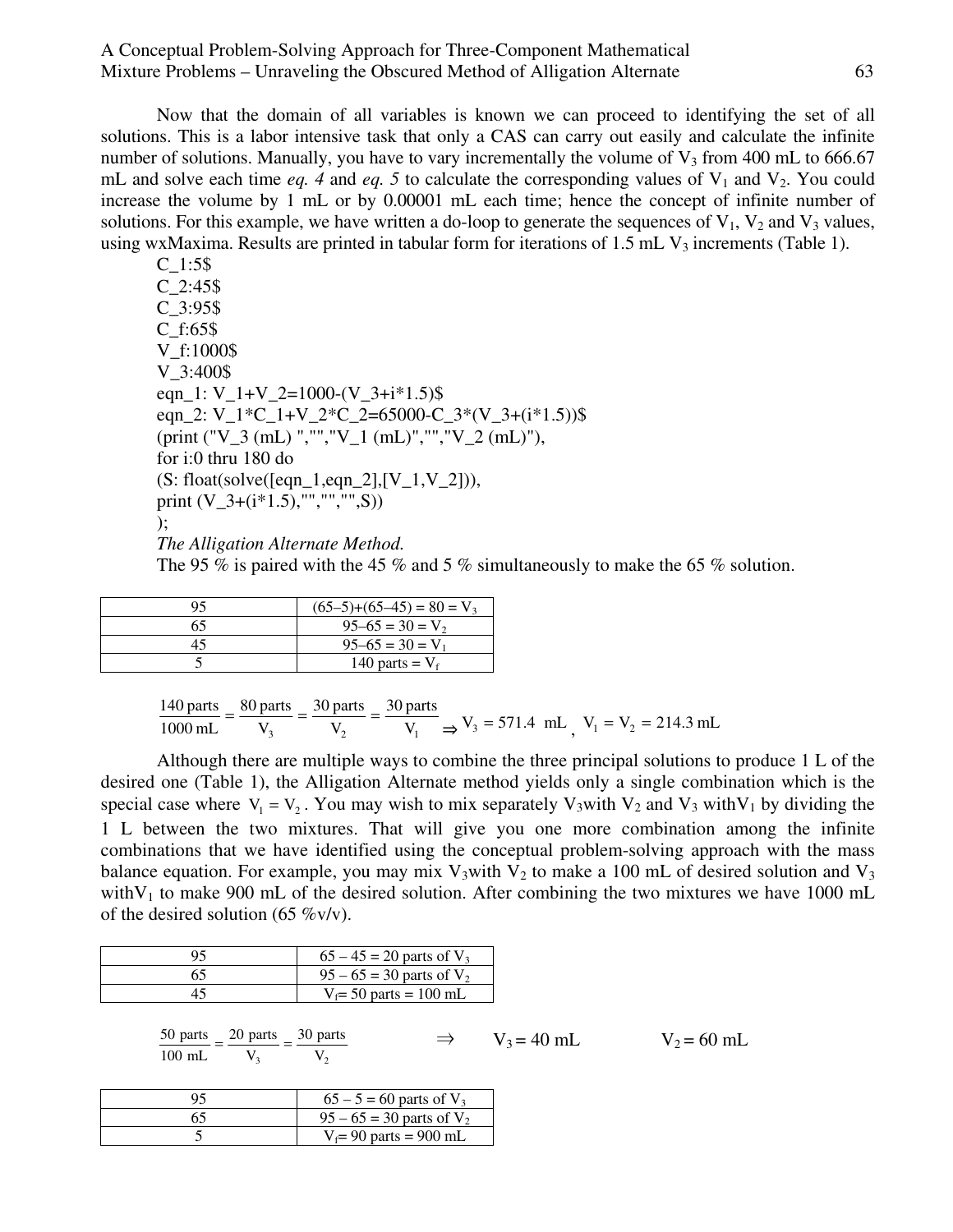$\mathbf{V}_1$ 30 parts V 60 parts 900 mL  $\frac{90 \text{ parts}}{200 \text{ N}} = \frac{60 \text{ parts}}{V} = \frac{30 \text{ parts}}{V}$   $\Rightarrow$   $V_3 = 600 \text{ mL}$   $V_1 = 300 \text{ mL}$ 

The total volumes are  $V_3 = 640$  mL,  $V_2 = 60$  mLV<sub>1</sub> = 300 mL (see Table 1). You will have to use *eq. 5* to verify this combination.

Certainly, the method of Alligation Alternate can produce combinations of the three solutions that upon mixing will produce the desired one, but you cannot plan your experiments. Since the volumes domain has not been determined the maximum volume of each solution that can be combined is not known. The Alligation method allows only the volume of a pair of mixtures to be chosen but not the individual volumes.

The next example is related to pharmacy practice or pharmacoeconomics. It is included here to show that mixture problems are not restricted to pharmaceutics.

#### **Example 2**

The pricesfor three multivitamin brands are:

brand  $1(R_1)$ : 4.50 cents a tablet

brand  $2(R_2)$ : 2.99 cents a tablet

brand  $3(R_3)$ : 2.45 cents a tablet

If the cost has to be maintained at 3.5cents per tablet and the available budget (*B*) is \$1050, how much of each brand should be purchased?

### **Solution**

We are given,

$$
R_1 = 4.50 \text{ c/tab},
$$
  
\n
$$
R_2 = 2.99 \text{ c/tab},
$$
  
\n
$$
R_3 = 2.45 \text{ c/tab},
$$
  
\n
$$
R_f = 3.5 \text{ c/tab}
$$
  
\n
$$
B = $1050.00
$$
  
\n
$$
T_f = \frac{B}{R_f} = \frac{105,000c}{3.5 \frac{c}{tab}} = 30,000 \text{ tab}
$$

 $R_f$  is the final or average cost rate per tablet. The variables are the cost and the number of tablets of the three brands $T_1$ ,  $T_2$  and  $T_3$  so that when they are added together they will make 30,000 tablets  $(T_f)$  at an average cost rate 3.5 c/tab. Based on this information two equations are constructed:

$$
T_1 + T_2 + T_3 = T_f \tag{6}
$$

$$
\mathbf{R}_1 \cdot \mathbf{T}_1 + \mathbf{R}_2 \cdot \mathbf{T}_2 + \mathbf{R}_3 \cdot \mathbf{T}_3 = \mathbf{R}_f \cdot \mathbf{T}_f \tag{7}
$$

Again, the problem has an infinite number of linearly dependent solutions andthe first task is to identify thedomain of all the variables.  $R_1$  is the only rate with a costhigher than the average cost rate. Therefore,  $R_1$  will always be included in the mixture and the variable  $T_1$  can never be zero. To identify the minimum and maximum values of  $T_1$  we set up the values of the other two variables to zero.

*Calculation of the maximum number of tablets,T1,max.* 

For  $T_{1,\text{max}} \Leftrightarrow T_2 = T_{2,\text{min}} = 0 \Rightarrow T_1 = T_{1,\text{max}} = 15365 \text{ tab}$ and  $T_3 = T_{3, max} = 14635$  tab *Calculation of the minimum number of tabletsT1,min.*  For,  $T_{1,\text{min}} \qquad \Leftrightarrow \qquad T_3 = T_{3,\text{min}} = 0 \qquad \Rightarrow \qquad T_{1,\text{min}} = 10133 \text{ tab}$ and  $T_{2\text{ max}} = 19867$  tab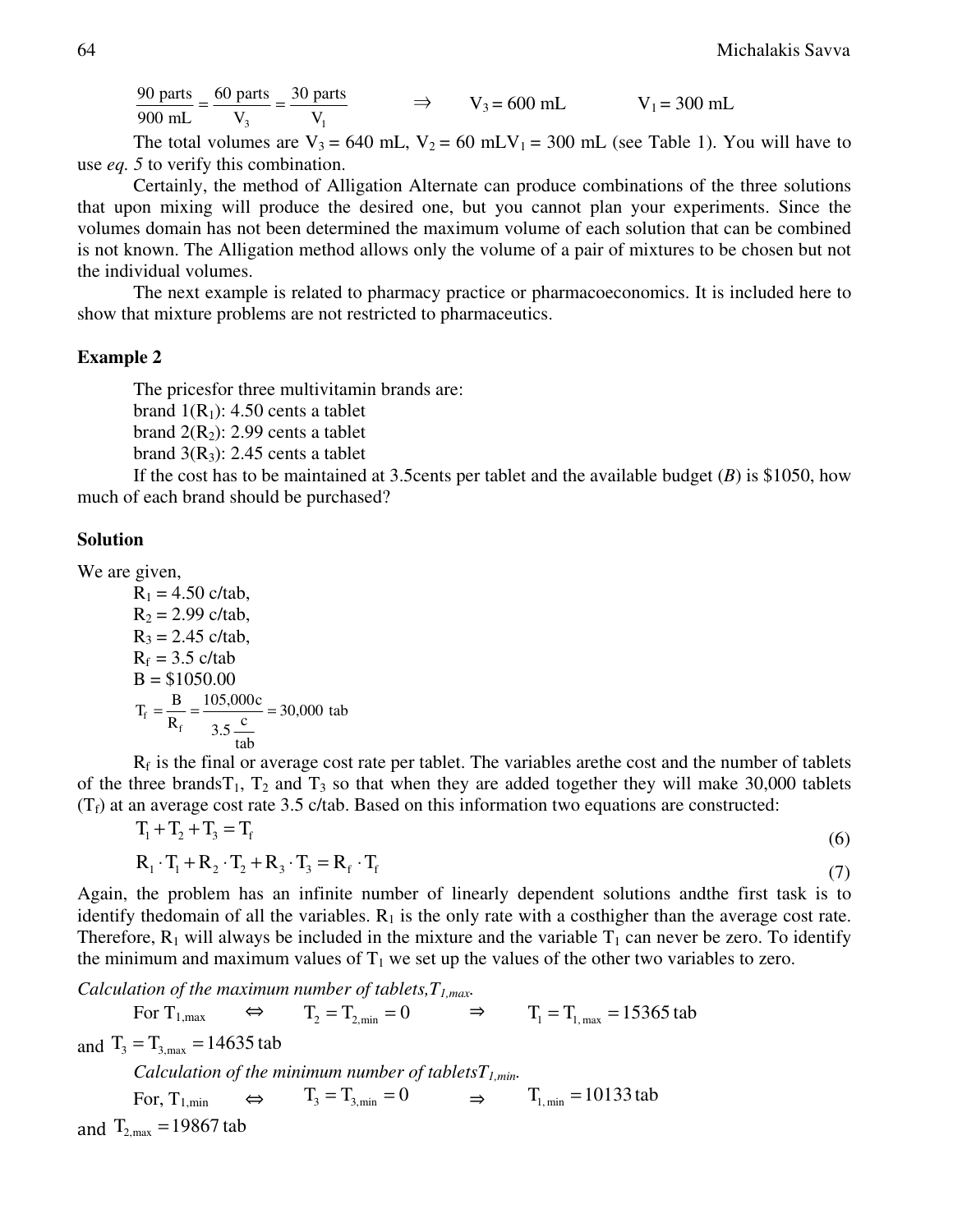The domain of this problem is  $\{T_1, T_2, T_3 | T_1[10133, 15365], T_2(0, 19867], T_3(0, 14635] \}$ . Next, we have to identify the set of all ordered triple solutions within the domain. Similarly to Example 1, we have assigned the value of 10133 to  $T_1$  and written a do-loop in wxMaxima to calculate the values of  $T_2$  and  $T_3$ . With every iteration of the loop,  $T_1$  is increased by 60 tablets and  $T_2$  and  $T_3$  are calculated accordingly. All solutions for 60 tablet increments of  $T_1$  are shown in Table 2.

R\_1:4.5\$ R\_2:2.99\$ R\_3:2.45\$ R\_f:3.5\$ T\_f:30000\$ T\_1:10133\$ eqn\_1:  $T_2+T_3=30000-(T_1+i*60)\$ \$ eqn\_2:  $T_2^*R_2+T_3^*R_3=105000-R_1^*(T_1+(i*60))\$ (print ("T\_1 (tab) ","","T\_2 (tab)","","T\_3 (tab)"), for i:0 thru 90 do  $(S: float(solve([eqn_1, eqn_2], [T_2, T_3]))$ , print (T\_1+(i\*60),"","","",S)) );

The sets of all solutions shown in Table 2 is a one-to-one correspondence between points in space and ordered triples  $(T_1, T_2, T_3)$  in a three-dimensional rectangular coordinate system  $(\mathbb{R}^3)$ . They are located in the first octant, as the coordinates of all ordered triples are all positive. The solutions can, therefore, be graphed in a triangular plot because the number of Tablets in *eq. 7* cannot be varied independently. Since our system has only two degrees of freedom, it is possible to graph the intersection of all three variables in only two dimensions (Figure 3). Contrary to the conceptual method, the Alligation Alternate method yields only a single triple answer.

*The Alligation Alternate Method.* 

|      | $0.51+1.05 = 1.56 = T_1$ |
|------|--------------------------|
|      | $1 = T_2$                |
| 2 O. | $1 = T3$                 |
| 1.45 | 3.56 parts = $T_f$       |

 $T_1$   $T_2 = T_3$  1part T 1.56 parts 30000 tablets 3.56 parts  $=\frac{1.56 \text{ parts}}{T_1} = \frac{1 \text{ part}}{T_2 = T_3}$   $\Rightarrow$   $T_1 = 13146 \text{ tab}$ ,  $T_2 = T_3 = 8427 \text{ tab}$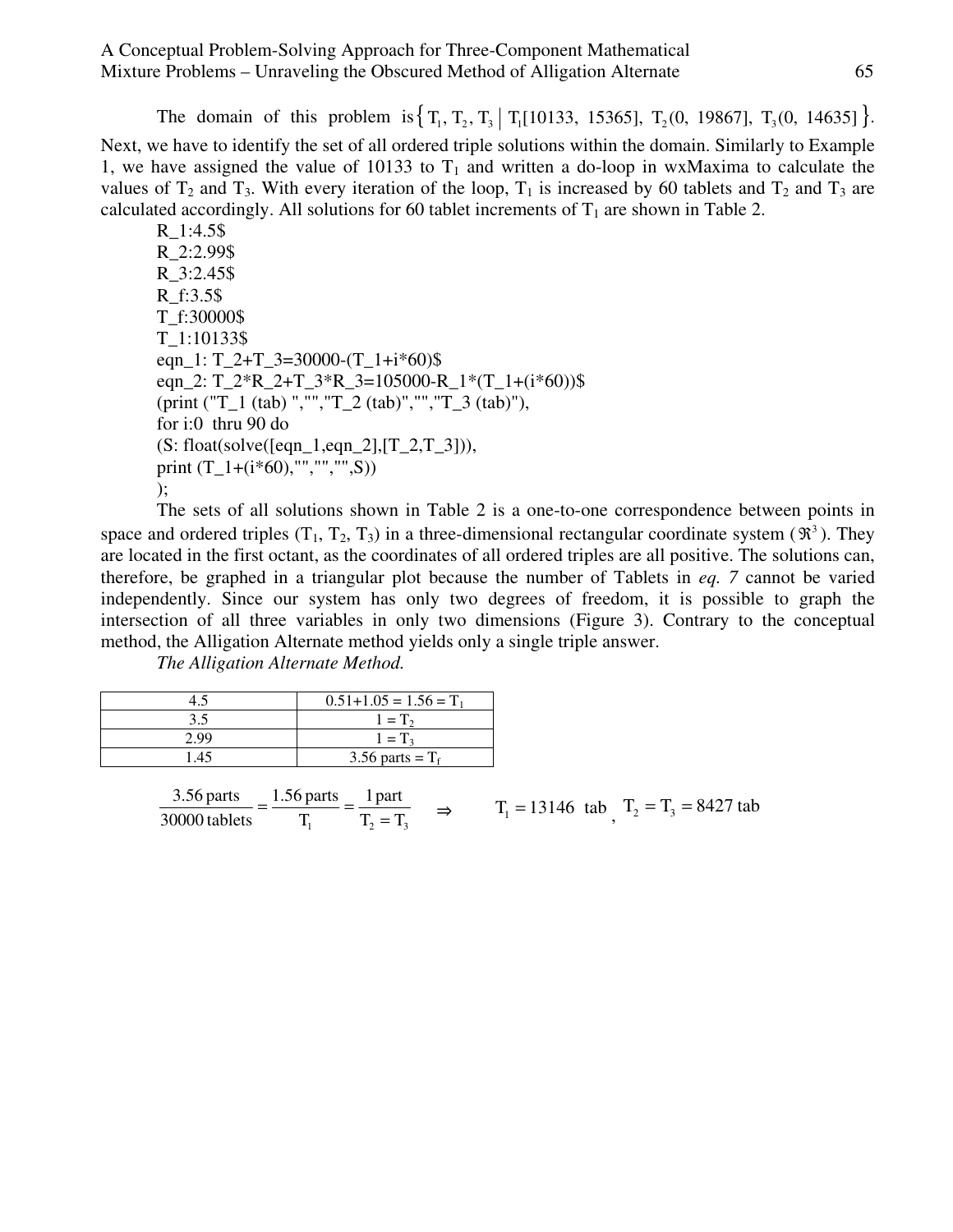**Figure 3:** Triangular plot of selected ordered triples (divided by 30000) of the three-component system shown in Table 2



## **Conclusion**

The method of Alligation Alternate can be useful to experienced users as a shortcut as it provides quick answers to specific two-component problems but it is of no use to students and the novices. The method does not encou answers to specific twomethod does not encourage a strategic analysis of the problem based on principles and it also fails to method does not encourage a strategic analysis of the problem based on principles and it also fails to<br>identify the domain of all the variables in order to provide all possible answers to three- or higher component mixture problems.It simply provides one single answer after combining higher with lower rates of the principal mixtures. In addition, the multiple empirical rules of the method render it cumbersome and impossible to teach. It is not surprising that students are discouraged and educators are turning awayfrom it. This can only amplify the problem of mathematical deficiencies in pharmacy students. nent mixture problems.It simply provides one single answer after combining higher with lower<br>of the principal mixtures. In addition, the multiple empirical rules of the method render it<br>some and impossible to teach. It is nod of Alligation Alternate can be useful to experienced users as a shortcut as it provides quick<br>to specific two-component problems but it is of no use to students and the novices. The<br>does not encourage a strategic analy the method render it<br>buraged and educators<br>ficiencies in pharmacy<br>armacy education with<br>tion mixture problems,<br>pharmacy practice can

specific applications in pharmaceutical sciences andpharmacy practice. Composition mixture problems, problems related to Raoult's law and ideal solutions, and problems in the area of pharmacy practice can be solved with the conceptual problem-solving approach described herein using practical mathematics. For two-component mathematical mixture problems, students that use this method will learn to identify the variables involved in a problem, construct equations related to the preservation of those variables and solve the system of equations to calculate the values of the two variables. For three-component mixture problems or higher, students will learn to construct extended forms of equations to include initial and final states of the system, use these equations to establish the domain of those variables and write an algorithm to calculate all possible solutions to the problem. rers to specific two-component problems but it is of no use to students and the novies. The component mixture problems has the problem based on principles and it also fials to solve component mixture problems, ti simply pr solving approach described herein using prose problems, students that use this method mstruct equations related to the preservation alculate the values of the two variables. I<br>will learn to construct extended forms of e th First to three- or higher-<br>ning higher with lower<br>the method render it<br>ouraged and educators<br>ficiencies in pharmacy<br>armacy education with<br>tion mixture problems,<br>pharmacy practice can<br>practical mathematics.<br>both will learn acy practice can<br>cal mathematics.<br>learn to identify<br>i those variables<br>hree-component

#### **Acknowledgments**

The algorithms are programmed using the open-sou

## **References**

- $[1]$ 1] Bregman A. Alligation Alternate and the compositions of medicines: Arithmetic and medicine in the early modern England. Med Hist 2005; 49 (3): 299-320. rce CAS Maxima/v<br>ompositions of med<br>i; 49 (3): 299-320.
- $[2]$ 2] Schnaare L R and Stockton J S. Metrology and Pharmaceutical Calcu Calculations. In Remington: The Science and Practice of Pharmacy. 22<sup>nd</sup> ed. Pharmaceutical Press, Philadelphia, PA, 2013.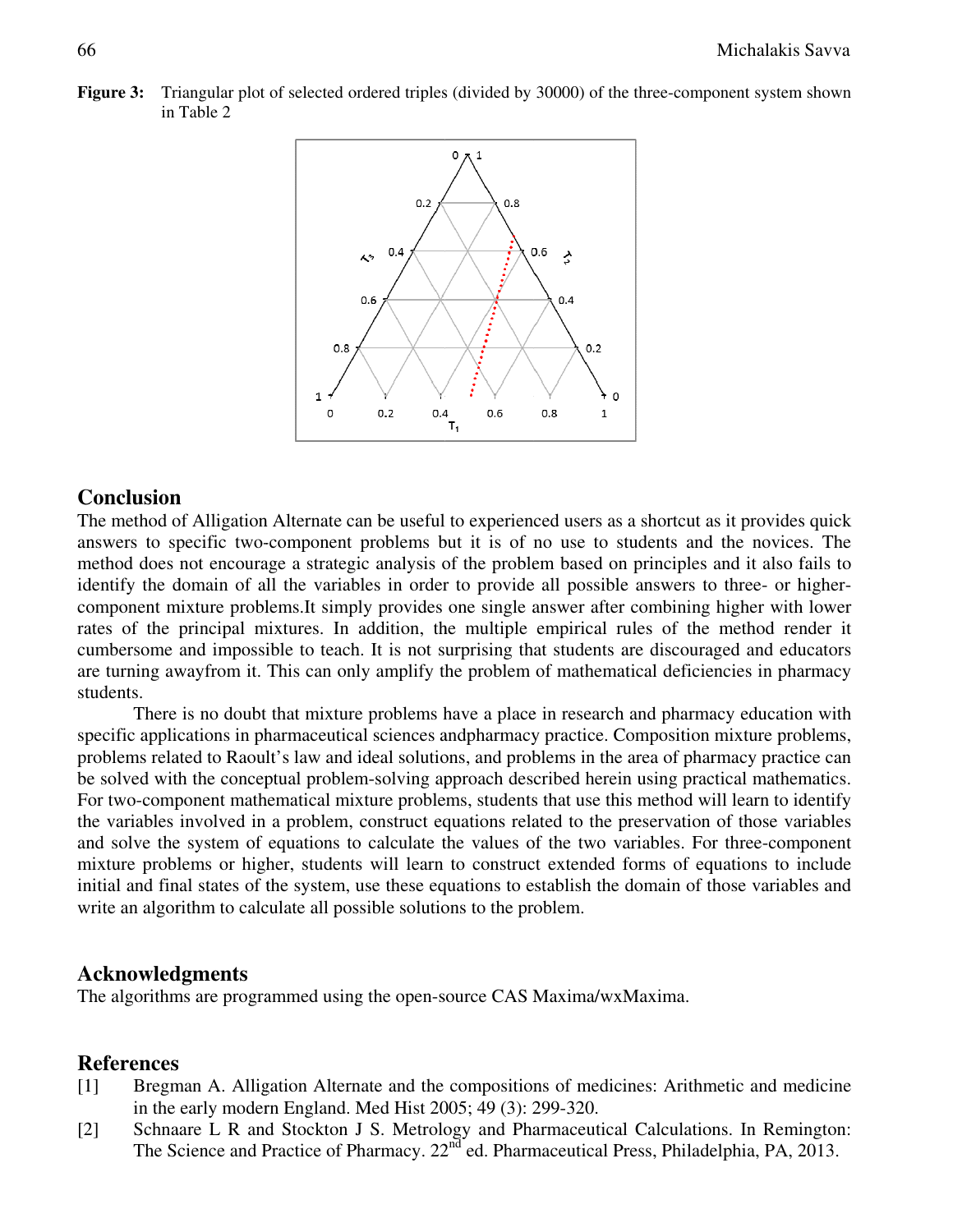| $V_3$ (mL)   | $V_1$ (mL)        | $V_2(mL)$         | $V_3$ (mL)   | $V_1$ (mL)     | $V_2$ (mL)        | $V_3$ (mL)   | $V_1$ (mL)        | $V_2$ (mL)      |
|--------------|-------------------|-------------------|--------------|----------------|-------------------|--------------|-------------------|-----------------|
| 400          | $\Omega$          | 600               | 445          | 56.25          | 498.75            | 490          | 112.5             | 397.5           |
| 401.5        | 1.875             | 596.625           | 446.5        | 58.125         | 495.375           | 491.5        | 114.375           | 394.125         |
| 403          | 3.75              | 593.25            | 448          | 60             | 492               | 493          | 116.25            | 390.75          |
| 404.5        | 5.625             | 589.875           | 449.5        | 61.875         | 488.625           | 494.5        | 118.125           | 387.375         |
| 406          | 7.5               | 586.5             | 451          | 63.75          | 485.25            | 496          | 120               | 384             |
| 407.5        | 9.375             | 583.125           | 452.5        | 65.625         | 481.875           | 497.5        | 121.875           | 380.625         |
| 409          | 11.25             | 579.75            | 454          | 67.5           | 478.5             | 499          | 123.75            | 377.25          |
| 410.5        | 13.125            | 576.375           | 455.5        | 69.375         | 475.125           | 500.5        | 125.625           | 373.875         |
| 412          | 15                | 573               | 457          | 71.25          | 471.75            | 502          | 127.5             | 370.5           |
| 413.5        | 16.875            | 569.625           | 458.5        | 73.125         | 468.375           | 503.5        | 129.375           | 367.125         |
| 415          | 18.75             | 566.25            | 460          | 75             | 465               | 505          | 131.25            | 363.75          |
| 416.5        | 20.625            | 562.875           | 461.5        | 76.875         | 461.625           | 506.5        | 133.125           | 360.375         |
| 418          | 22.5              | 559.5             | 463          | 78.75          | 458.25            | 508          | 135               | 357             |
| 419.5        | 24.375            | 556.125           | 464.5        | 80.625         | 454.875           | 509.5        | 136.875           | 353.625         |
| 421          | 26.25             | 552.75            | 466          | 82.5           | 451.5             | 511          | 138.75            | 350.25          |
| 422.5        | 28.125            | 549.375           | 467.5        | 84.375         | 448.125           | 512.5        | 140.625           | 346.875         |
| 424          | 30                | 546               | 469          | 86.25          | 444.75            | 514          | 142.5             | 343.5           |
| 425.5        | 31.875            | 542.625           | 470.5        | 88.125         | 441.375           | 515.5        | 144.375           | 340.125         |
| 427          | 33.75             | 539.25            | 472          | 90             | 438               | 517          | 146.25            | 336.75          |
| 428.5        | 35.625            | 535.875           | 473.5        | 91.875         | 434.625           | 518.5        | 148.125           | 333.375         |
| 430          | 37.5              | 532.5             | 475          | 93.75          | 431.25            | 520          | 150               | 330             |
| 431.5        | 39.375            | 529.125           | 476.5        | 95.625         | 427.875           | 521.5        | 151.875           | 326.625         |
| 433          | 41.25             | 525.75            | 478          | 97.5           | 424.5             | 523          | 153.75            | 323.25          |
| 434.5        | 43.125            | 522.375           | 479.5        | 99.375         | 421.125           | 524.5        | 155.625           | 319.875         |
| 436          | 45                | 519               | 481          | 101.25         | 417.75            | 526          | 157.5             | 316.5           |
| 437.5        | 46.875            | 515.625           | 482.5        | 103.125        | 414.375           | 527.5        | 159.375           | 313.125         |
| 439          | 48.75             | 512.25            | 484          | 105            | 411               | 529          | 161.25            | 309.75          |
| 440.5        | 50.625            | 508.875           | 485.5        | 106.875        | 407.625           | 530.5        | 163.125           | 306.375         |
| 442          | 52.5              | 505.5             | 487          | 108.75         | 404.25            | 532          | 165               | 303             |
| 443.5        | 54.375            | 502.125           | 488.5        | 110.625        | 400.875           | 533.5        | 166.875           | 299.625         |
| 535          | 168.75            | 296.25            | 580          | 225            | 195               | 625          | 281.25            | 93.75           |
| 536.5        | 170.625           | 292.875           | 581.5        | 226.875        | 191.625           | 626.5        | 283.125           | 90.375          |
| 538          | 172.5             | 289.5             | 583          | 228.75         | 188.25            | 628          | 285               | 87              |
| 539.5        | 174.375           | 286.125           | 584.5        | 230.625        | 184.875           | 629.5        | 286.875           | 83.625          |
| 541          | 176.25            | 282.75            | 586          | 232.5          | 181.5             | 631          | 288.75            | 80.25           |
| 542.5        | 178.125           | 279.375           | 587.5        | 234.375        | 178.125           | 632.5        | 290.625           | 76.875          |
| 544          | 180               | 276               | 589          | 236.25         | 174.75            | 634          | 292.5             | 73.5            |
| 545.5        | 181.875           | 272.625           | 590.5        | 238.125        | 171.375           | 635.5        | 294.375           | 70.125          |
| 547          | 183.75            | 269.25            | 592          | 240            | 168               | 637          | 296.25            | 66.75           |
| 548.5        | 185.625           | 265.875           | 593.5        | 241.875        | 164.625           | 638.5        | 298.125           | 63.375          |
| 550          | 187.5             | 262.5             | 595          | 243.75         | 161.25            | 640          | 300               | 60              |
| 551.5        | 189.375           | 259.125           | 596.5        | 245.625        | 157.875           | 641.5        | 301.875           | 56.625          |
| 553          | 191.25            | 255.75            | 598          | 247.5          | 154.5             | 643          | 303.75            | 53.25           |
| 554.5        | 193.125           | 252.375           | 599.5        | 249.375        | 151.125           | 644.5        | 305.625           | 49.875          |
| 556          | 195               | 249               | 601          | 251.25         | 147.75            | 646          | 307.5             | 46.5            |
| 557.5<br>559 | 196.875<br>198.75 | 245.625<br>242.25 | 602.5<br>604 | 253.125<br>255 | 144.375<br>141    | 647.5<br>649 | 309.375<br>311.25 | 43.125<br>39.75 |
|              |                   |                   |              | 256.875        |                   |              |                   |                 |
| 560.5<br>562 | 200.625<br>202.5  | 238.875<br>235.5  | 605.5<br>607 | 258.75         | 137.625<br>134.25 | 650.5<br>652 | 313.125<br>315    | 36.375<br>33    |
| 563.5        | 204.375           | 232.125           | 608.5        | 260.625        | 130.875           | 653.5        | 316.875           | 29.625          |
| 565          | 206.25            | 228.75            | 610          | 262.5          | 127.5             | 655          | 318.75            | 26.25           |
| 566.5        | 208.125           | 225.375           | 611.5        | 264.375        | 124.125           | 656.5        | 320.625           | 22.875          |
| 568          | 210               | 222               | 613          | 266.25         | 120.75            | 658          | 322.5             | 19.5            |
| 569.5        | 211.875           | 218.625           | 614.5        | 268.125        | 117.375           | 659.5        | 324.375           | 16.125          |
| 571          | 213.75            | 215.25            | 616          | 270            | 114               | 661          | 326.25            | 12.75           |
| 572.5        | 215.625           | 211.875           | 617.5        | 271.875        | 110.625           | 662.5        | 328.125           | 9.375           |

Table 1: Sets of ordered triple solutions for V<sub>3</sub> increments of 1.5 mL